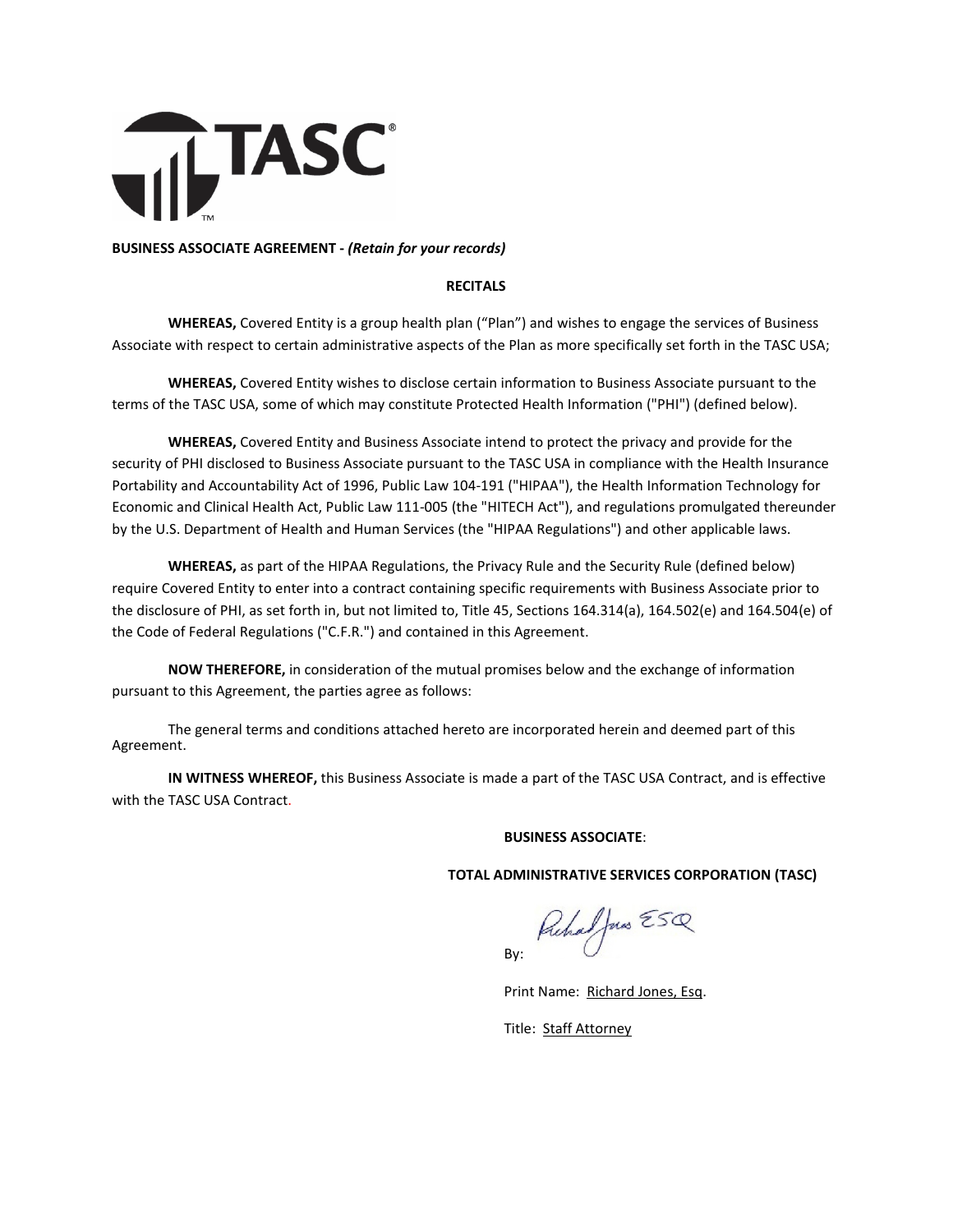## **Definitions**

# Catch-all definition:

The following terms used in this Agreement shall have the same meaning as those terms in the HIPAA Rules: Breach, Data Aggregation, Designated Record Set, Disclosure, Health Care Operations, Individual, Minimum Necessary, Notice of Privacy Practices, Protected Health Information, Required By Law, Secretary, Security Incident, Subcontractor, Unsecured Protected Health Information, and Use.

# Specific definitions:

(a) Business Associate. "Business Associate" shall generally have the same meaning as the term "business associate" at 45 CFR 160.103, and in reference to the party to this agreement, shall mean TASC.

(b) Covered Entity. "Covered Entity" shall generally have the same meaning as the term "covered entity" at 45 CFR 160.103, and in reference to the party to this agreement, shall mean the Plan Sponsor identified on the attached the TASC USA.

(c) HIPAA Rules. "HIPAA Rules" shall mean the Privacy, Security, Breach Notification, and Enforcement Rules at 45 CFR Part 160 and Part 164.

# **Obligations and Activities of Business Associate**

Business Associate agrees to:

(a) Not use or disclose protected health information other than as permitted or required by the Agreement or as required by law;

(b) Use appropriate safeguards, and comply with Subpart C of 45 CFR Part 164 with respect to electronic protected health information, to prevent use or disclosure of protected health information other than as provided for by the Agreement;

(c) Report to covered entity any use or disclosure of protected health information not provided for by the Agreement of which it becomes aware, including breaches of unsecured protected health information as required at 45 CFR 164.410, and any security incident of which it becomes aware;

(d) In accordance with 45 CFR 164.502(e)(1)(ii) and 164.308(b)(2), if applicable, ensure that any subcontractors that create, receive, maintain, or transmit protected health information on behalf of the business associate agree to the same restrictions, conditions, and requirements that apply to the business associate with respect to such information;

(e) Make available protected health information in a designated record set to the covered entity as necessary to satisfy covered entity's obligations under 45 CFR 164.524;

(f) Make any amendment(s) to protected health information in a designated record set as directed or agreed to by the covered entity pursuant to 45 CFR 164.526, or take other measures as necessary to satisfy covered entity's obligations under 45 CFR 164.526;

(g) Maintain and make available the information required to provide an accounting of disclosures to the covered entity as necessary to satisfy covered entity's obligations under 45 CFR 164.528;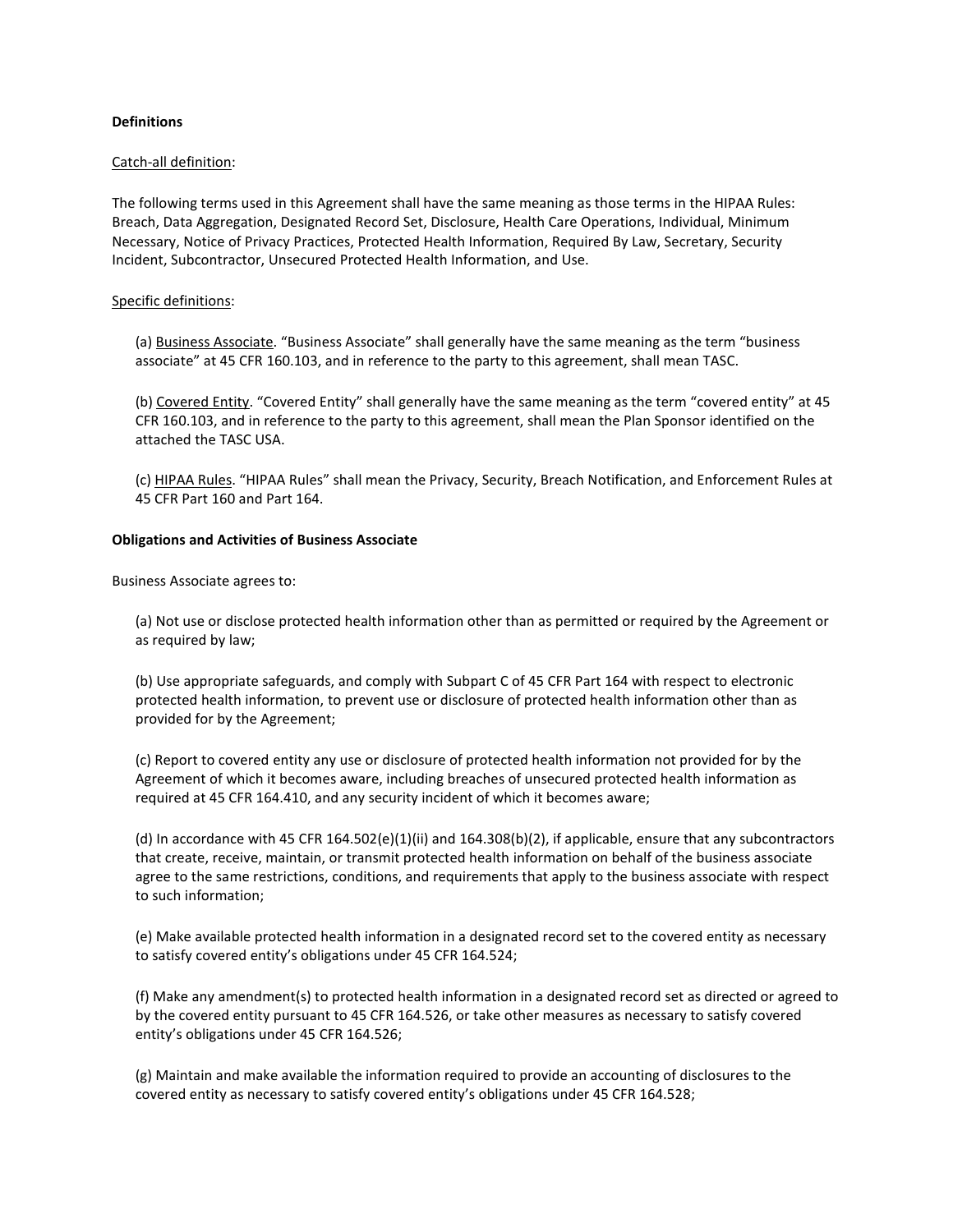(h) To the extent the business associate is to carry out one or more of covered entity's obligation(s) under Subpart E of 45 CFR Part 164, comply with the requirements of Subpart E that apply to the covered entity in the performance of such obligation(s); and

(i) Make its internal practices, books, and records available to the Secretary for purposes of determining compliance with the HIPAA Rules.

#### **Permitted Uses and Disclosures by Business Associate**

(a) Business associate may only use or disclose protected health information as required and limited by the Service Level Agreement between the parties.

(b) Business associate may use or disclose protected health information as required by law.

(c) Business associate agrees to make uses and disclosures and requests for protected health information consistent with covered entity's minimum necessary policies and procedures.

(d) Business associate may not use or disclose protected health information in a manner that would violate Subpart E of 45 CFR Part 164 if done by covered entity.

(e) Business associate may use protected health information for the proper management and administration of the business associate or to carry out the legal responsibilities of the business associate.

(f) Business associate may disclose protected health information for the proper management and administration of business associate or to carry out the legal responsibilities of the business associate, provided the disclosures are required by law, or business associate obtains reasonable assurances from the person to whom the information is disclosed that the information will remain confidential and used or further disclosed only as required by law or for the purposes for which it was disclosed to the person, and the person notifies business associate of any instances of which it is aware in which the confidentiality of the information has been breached.

(g) Business associate may provide data aggregation services relating to the health care operations of the covered entity.

#### **Provisions for Covered Entity to Inform Business Associate of Privacy Practices and Restrictions**

(a) Covered entity shall notify business associate of any limitation(s) in the notice of privacy practices of covered entity under 45 CFR 164.520, to the extent that such limitation may affect business associate's use or disclosure of protected health information.

(b) Covered entity shall notify business associate of any changes in, or revocation of, the permission by an individual to use or disclose his or her protected health information, to the extent that such changes may affect business associate's use or disclosure of protected health information.

(c) Covered entity shall notify business associate of any restriction on the use or disclosure of protected health information that covered entity has agreed to or is required to abide by under 45 CFR 164.522, to the extent that such restriction may affect business associate's use or disclosure of protected health information.